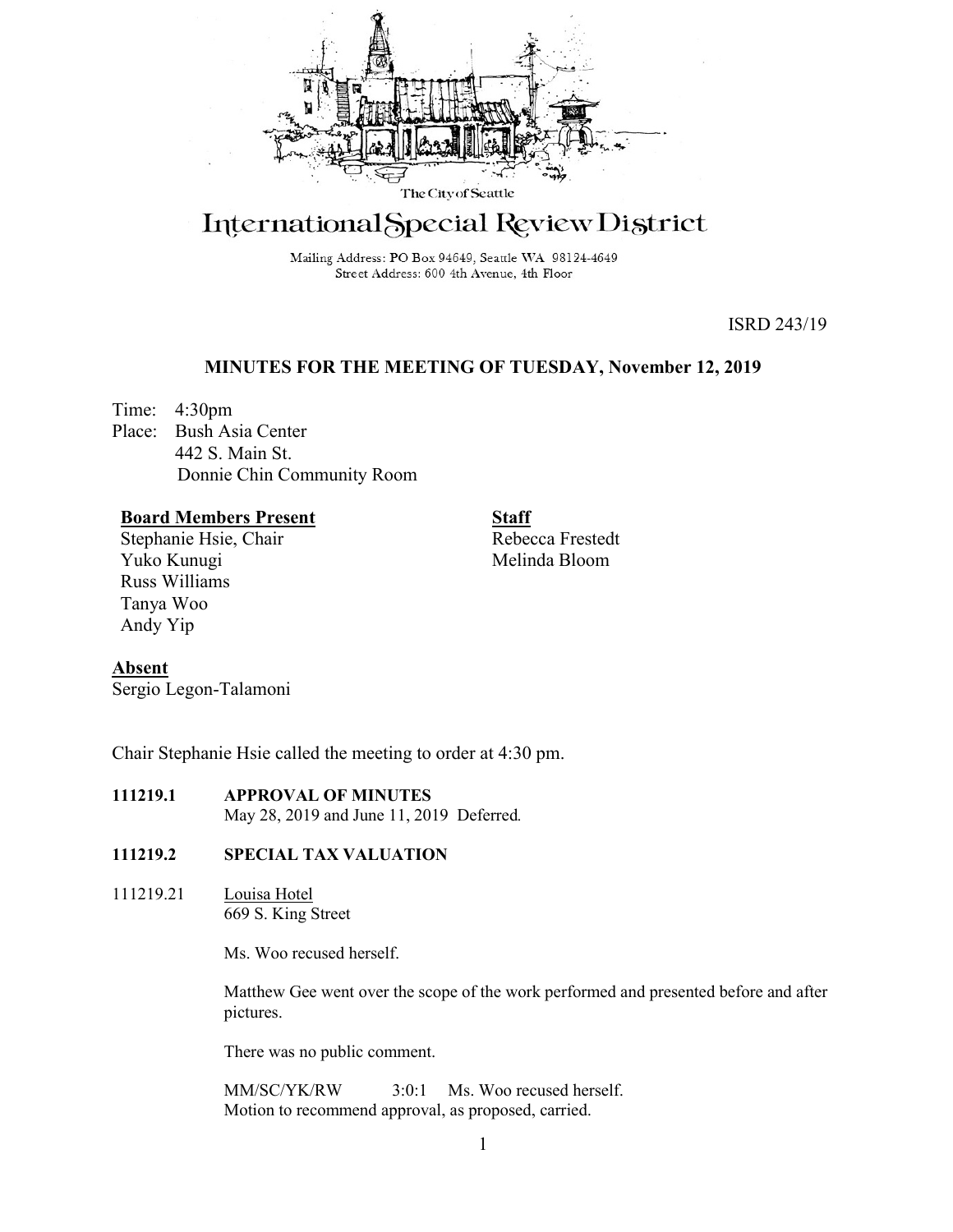#### **111219.3 CERTIFICATES OF APPROVAL**

111219.31 101  $6<sup>th</sup>$  Avenue S – Hana Apartments Applicant: Marcus Tabert, Greystar

> Ms. Frestedt explained the proposed leasing signage to be installed in the windows on the east and north facades. Exhibits included plans, photographs and samples. The building is a non-contributing building based on its age. It is located outside of the Asian Design Character District and Retail Core.

> Marcus Tabert said they slimmed the sign down and added clear backing so only lettering will be visible. He indicated placement on renderings noting leasing office windows on the north side and entry way windows along  $6<sup>th</sup>$  Avenue. He said the window graphics are vinyl clings. Attachment can be interior or exterior application.

In response to a question, Gia Conklin, Graphics NW, said that the lettering will be individual pieces, rather than cover the entire window. She said they are easy to remove.

Public Comment: There was no public comment.

Action: I move that the International Special Review District Board recommend approval of a Certificate of Approval for signage, with condition that vinyl color samples be submitted to staff.

The Board directs staff to prepare a written recommendation of approval, based on consideration of the application submittal and Board discussion at the November 12, 2019 public meeting, and forward this written recommendation to the Department of Neighborhoods Director.

This action is based on the **following applicable sections of the International Special Review District Ordinance and District Design Guidelines:** 

**SMC 23.66.338 – Signs H. Miscellaneous signs 4. Temporary signs**

#### **ISRD Design Guidelines for Signs**

**Secretary of the Interior's Standards #9 & 10**

MM/SC/AY/YK 5:0:0 Motion carried.

#### **111219.4 BRIEFING**

111219.41 Revitalization of Maynard Alley *Presenters: An Huynh, SCIDpda, and Lisa Chun and Josh Brevoort, Zeroplus*

Ms. Woo recused herself.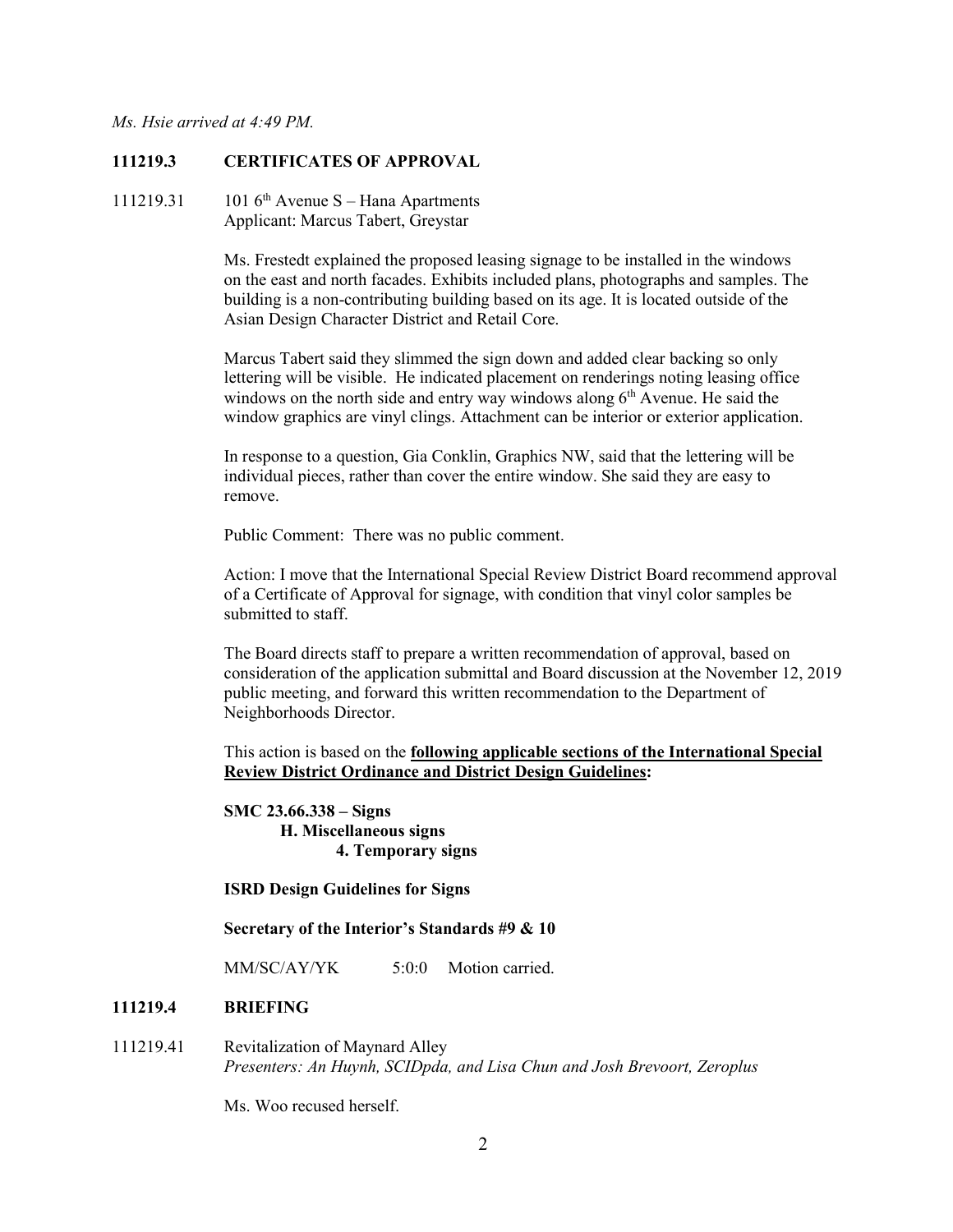Presentation in DON file.

An Huynh stated there are lots of alley activation projects in the District. She said a Maynard Alley Partnership (MAP) community group was formed to focus on this site. She provided a historic overview of the project noting a Fall 2018 partnership between SCIDPDA and the UW Landscape Architecture Studio. She said community engagement was done in 2019 and a series of ideas were presented to gauge the community's interest. She said that waste/sanitation was most important. She said there was interest in art and murals, with a thematic overview of history and culture, lighting, plantings and a visual connection to a King Street crossing. She said the next steps include fundraising, community engagement, research and pilot projects. She said it is a concept plan at this point, no funding has been identified.

Josh Brevoort, Zero Plus Architecture, provided context of the site and noted historically it was at the water's edge.

Lisa Chun, Zero Plus, said the idea of the use of red thread comes from a proverb that people are connected through time and space by a red thread. She said it is a way many ideas and cultural elements could be expressed. She suggested that the Board consider this as a master plan with elements that can be implemented as funding becomes available.

Mr. Brevoort went over the graphics and components for "moveable pieces" that could allow for closure of the alley during events. He presented a raised crosswalk that could connect sides of the alley. He said they have had conversation with SPU, SDOT regarding garbage and what opportunities there are.

Ms. Chun and Mr. Brevoort presented the concept of an augmented reality experience that would physically place large digital images that could be seen through a phone or tablet, as a placemaking experience.

Ms. Chun added that murals would take into consideration whether historic or non-historic materials, such as brick, were involved and the guidance would provide options.

Public Comment:

Robert Lowman, resident, asked about funding and timeline.

Ms. Huynh said they haven't secured funding yet. They would prioritize "low-hanging fruit" such as lighting and murals over lager projects, like the crosswalk.

Ms. Hsie said the recommendations are great and are based on community outreach and show there are multiple ways to achieve outcomes. She asked what they heard from the community, specifically. She said board would be interested in seeing comments/concerns led to virtual art, etc. and in seeing survey used.

Ms. Huynh said sanitation issues were included in survey. Zeroplus went door to door and heard about smell, and that trash was too easy get into by birds etc.

Ms. Chun said they met with SPU and Waste Management to explore alternatives.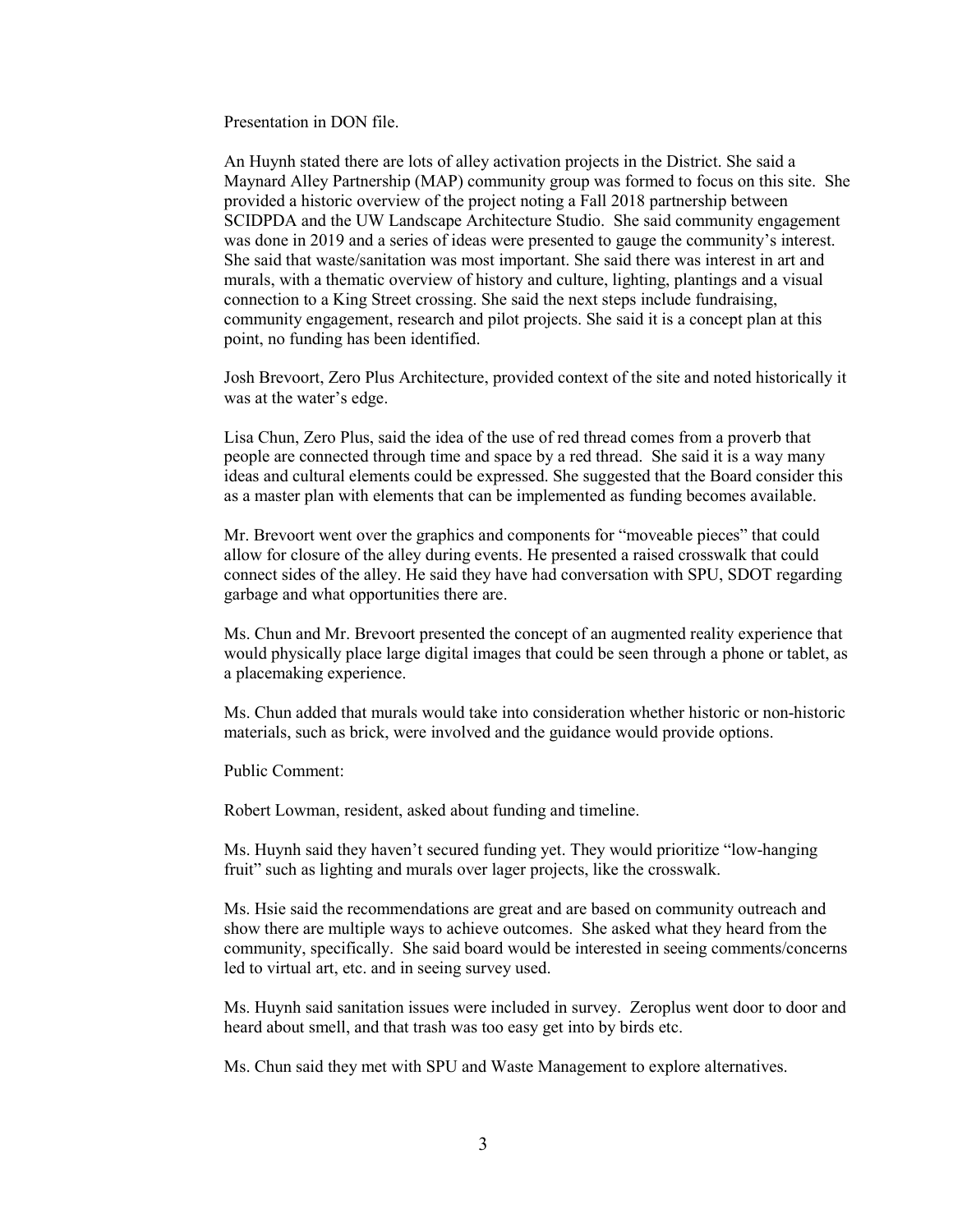Ms. Huynh said they will provide what they heard from the community and how that influenced their priorities.

Ms. Kunugi said she loved the project and is interested in hearing how it will tie together.

Ms. Hsie asked if there is an introductory piece that explains the concept of the red thread as being the driver.

Mr. Brevoort described a project in Taiwan – Snail Alley – used a snail as icon that was an inspiration. An abstract concept that ties elements together.

Mr. Williams said it will be a great addition to the community.

Ms. Hsie said there is lots of latitude, but it is important to understand that community is well-integrated into the project. She said it looks good thus far.

#### **111219.5 BOARD BUSINESS**

Election update: Ms. Frestedt reported that candidates were announced on website for the three positions. She said the major has decided on an appointee and they are awaiting determination.

**Adjourn** Board meeting was adjourned at 5:45 pm.

*The Architectural Review Committee convened at 5:50 PM.*

#### **111219.6 ARCHITECTURAL REVIEW COMMITTEE**

111219.61 714 S. King Street – Uncle Bob's Place Presenters: Doug Leigh, Mithun

> Review of construction documents associated with proposed Final Design of an 8-story mixed use apartment building

Doug Leigh and Casey Huang, Mithun, walked the Committee members through the architectural and construction documents. Detailed packet and drawings in DON file.

Mr. Leigh said that two departures will be requested. He said the briefing will respond to questions board members had at an earlier meeting.

Ms. Hsie asked the team to walk through the underside soffits, materials from top to bottom and details such as the parapets, louvers, transitions and alignment.

Ms. Huang started with the street-facing façade. She said the building will be six residential stories over a two story base. Soldier coursing with mission brick for a little texture at two locations to reference traditional buildings. Smooth surface brick in running bond pattern to fit into neighborhood. There will be a slight recess at the windows to allow the dark color to set in. She noted south elevation vents will be flush within brick pattern and will be flus with brick face, as much as possible. She said red balconies will be projected out on S. King St. and  $8<sup>th</sup>$  Ave. S. balconies will be Juliet style. Signage will be in red to tie in.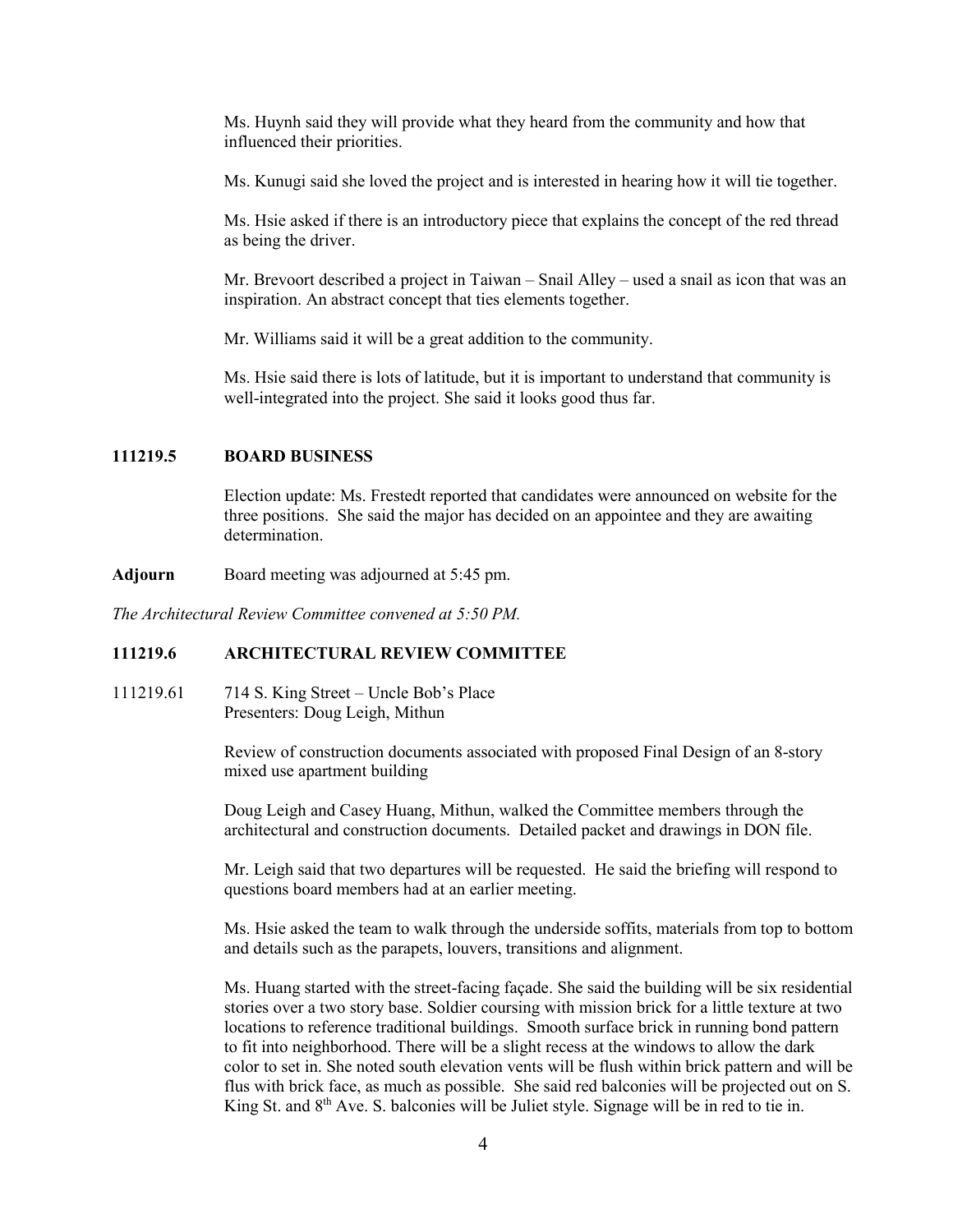Ms. Huang went over storefront articulation inspired by Wing Luke Museum across the street, where two floors are expressed with brick veneer piers coming down (4' wide); window system is infilled. She pointed out parapet and soffit pieces, ¼" Hardi soffit panel, color to match tbe brick. She said the solar panels will be well below the parapet height.

There was a discussion and clarification about balcony design and elements.

Ms. Huang said soldier coursing detail will reference cornice. Parapet – upper two tiers project out  $\frac{1}{2}$ "; can't do more than that lower two tiers project in  $\frac{1}{2}$ ". Metal cap on top will be prefinished metal coping will match brick color.

Ms. Huang said that brick used to be a structural element; but given the current requirements, they've expressed windowsills and jambs as best as they can. The sill will be CMU block, cut to the profile needed. Cast stone sill comes in 16" modular pieces; there will be a joint every 16". Window flashing will be below sill.

Ms. Hsie: northeast corner – how does brick transition into Hardi.

Ms. Huang: wrap around brick 4'; a vertical joint 3/4" to 1" reveal profile.

Mr. Yip asked about how much of the first floor is accessible by the public.

Ms. Huang presented two commercial spaces on S. King, with flexible space at the corner.

Leslie Morishita, Interim (developer), said that the community room on 8<sup>th</sup> Ave. S. could be used similar to the Donnie Chin Community Room at Hirabayashi Place. The corner space could be open to the broader community.

Public Comment:

Brien Chow read from letter (in DON file) expressing frustration with what he perceived as a lack of community outreach and requested to see community outreach report provided to the Board.

Tomio Moriguchi asked about loading dock. He asked if parking is included and how community space will be accessed by the community.

Ms. Frestedt said the proposal does not include parking.

Mr. Leigh said no loading dock is required. Commercial space has access to front doors to support back of house.

Ms. Morishita said it will have residential common space similar to Hirabayashi Place and the Bob Santos Community Room. She said they haven't worked out the details yet; a committee is being formed and they are in coordination with the business owner next door.

Assunta Ng asked about the size of the community spaces.

Matt Sullivan, Hewitt, said the northeast corner is 750 square feet; the lower is 350 square feet.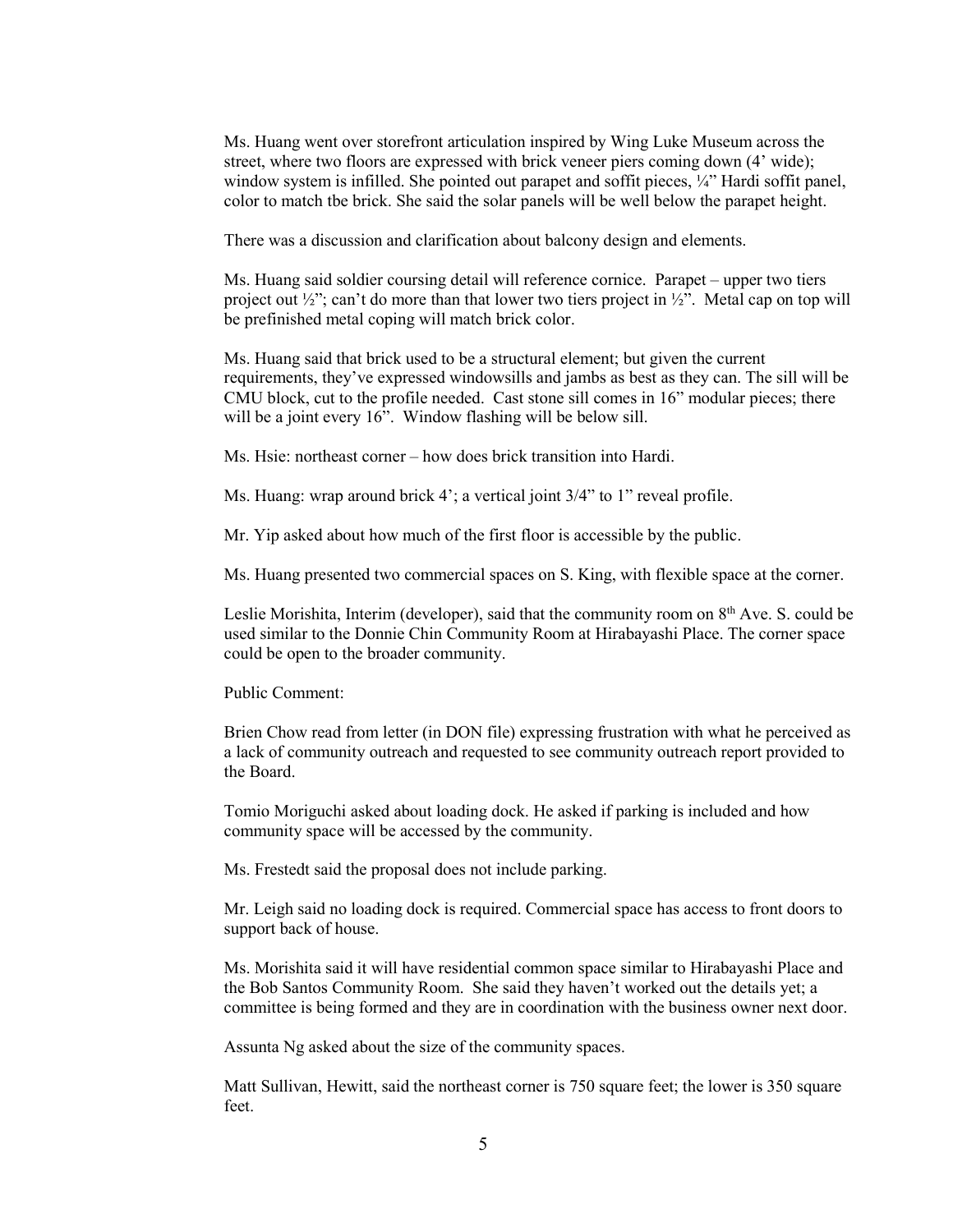Jay Ho said he lived in the community for a long time and grew up going to the Four Seas. He asked how they would honor Four Seas.

Ms. Morishita said there is a community process to honor the historic interpretive elements of the project. She said the Chan family are involved.

Mr. Ho asked if the team has done any outreach in the community.

Rie Shinanti, InterimCDA, went over the outreach to date. She noted the CID Kick off and a happy hour at the Dynasty room. She said that an outreach letter was sent to property owners within 500' radius, approximately a block and a half, which includes many family associations. She said this is an ongoing process.

A community member, whose comments were in Taishanese and interpreted by another community member, said that she didn't want so many low-income projects in the District.

Ms. Frestedt said affordability is outside the board's jurisdiction. She added that questions have been noted and suggested members of public talk with Ms. Morishita about outreach concerns after the meeting.

Ms. Kunugi confirmed that signage and art will be separate.

Mr. Leigh said yes; art and signage will have locations identified, but the design will have separate review.

Ms. Kunugi said details about transition has been well-explained. She said window treatment in units should look intentional.

Mr. Leigh said shades will be provided in units.

Mr. Yip appreciated that a lot of information has been provided. He noted that community members are seeking a community outreach report.

Ms. Woo said the design is intentional and well thought out. She said she was aware of community outreach plan.

Ms. Hsie read comments submitted by Mr. Legon-Talamoni via email (email in DON file). He said, "The applicant has addressed the previous concerns of the board. Thank you for the thorough documentation of the project. Looking forward to hearing more about the first floor commercial spaces and community room(s)."

Ms. Hsie, speaking for herself, added that it is rare to get two- and three-bedroom units. She said it doesn't look like an affordable housing project. She asked the team to provide details about the community room spaces and how they will operate. She asked them to go over opportunities to provide a nod to history and character and to identify artwork locations. She said the details are nice. She appreciates the reveals at the material changes.

Mr. Yip said they have done a good job. He said to explore making space accessible to the public. He said they are taking down a beloved space and to honor that.